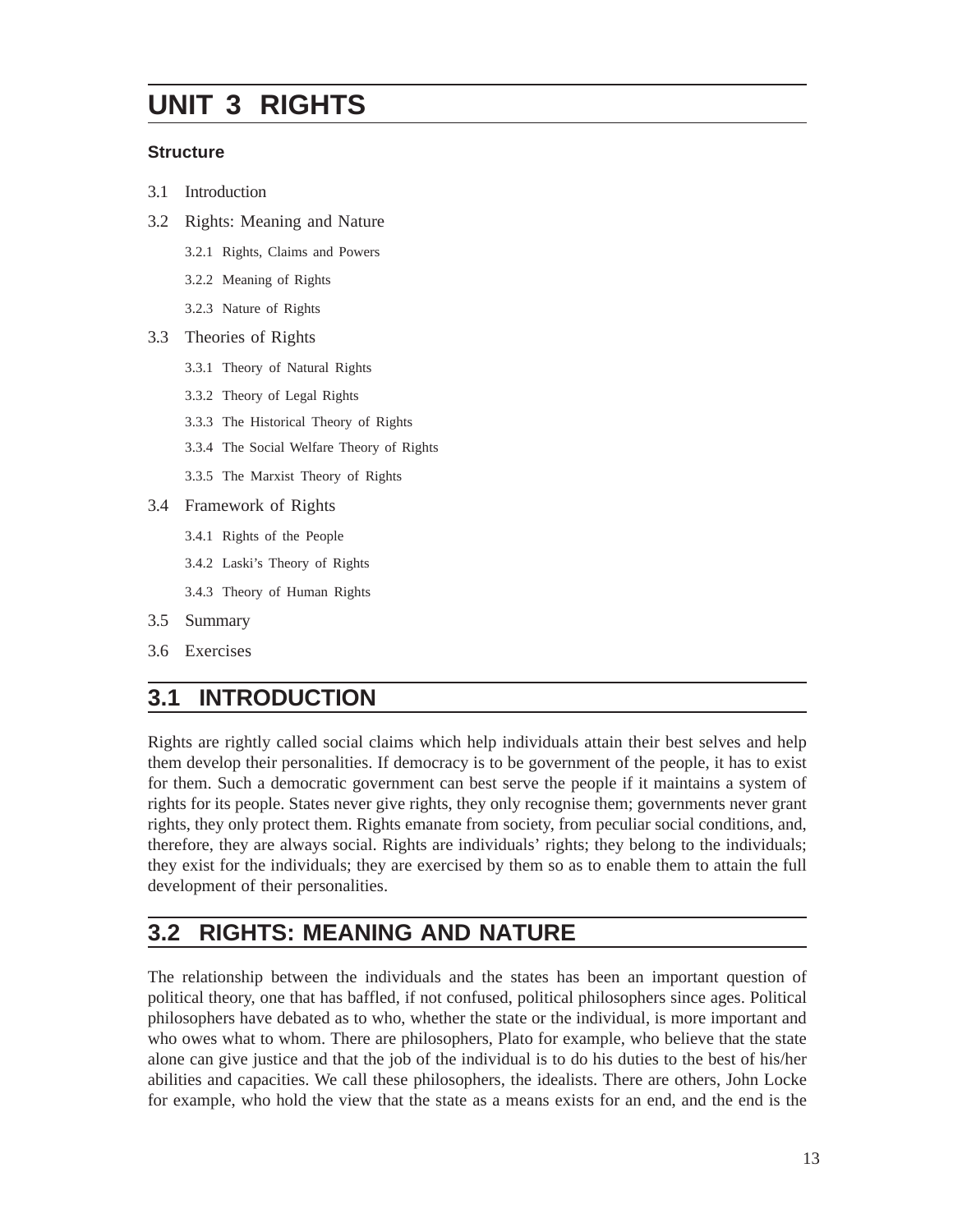individual, meaning thereby that individual rights are sacrosanct and inviolable. That the individuals have rights is a phenomenon of modern age as it began in the  $15<sup>th</sup>$ -16<sup>th</sup> centuries' Europe. That these rights are guarantees against state absolutism and, therefore, they have their origin in society are things that became known in the modern age alone.

Rights belong to the individuals, and therefore, they are not of the state. Rights are individuals' rights, and, therefore, they are conditions necessary for their development. Rights are the products of our social nature, and as such, the result of our membership of the society.

#### **3.2.1 Rights, Claims and Powers**

Rights are indeed claims, but every claim is not a right. A claim is not a right if it is not recognised; it is not a right if it is not enforced. Claims which are not recognised are empty claims; claims not enforced are powerless claims. Claims become rights when they are recognised by society; they become rights when they are maintained and enforced by the state.

Rights are not merely claims, they are social claims. They are not claims, but they are in the nature of claims. What this means is that claims which are social in nature, alone are rights. Rights as social claims presuppose the existence of the society. There are no rights (i.e. social claims) where there is no society. To talk about natural rights in the state of nature, as the advocates of the social contract theory claimed, is only a misnomer. Rights as social claims are rights because they are social; exist in the society, because society exists and because society alone grants them and society grants them to those who are its members. Rights are social claims given to the individuals as members of the society and are in the form of rewards as a response to the duties the individuals have performed. Rights are social because their claims stand to strengthen the society, and accordingly, rights are never against society. There are no anti-social rights.

Rights as social claims have to have another requisite. They are to be maintained, enforced and protected. It is here that the institution of the state has a definite role to play. It is society and not the state, that rewards individuals after their having performed their duties, with their rights. The state maintains the framework of rights in the society by providing them to one and all; the state protects individuals' rights in their interests and for them against encroachments by executive authorities, other individuals and/or groups of individuals.

Rights are social claims; they are not powers. Rights and powers have to be distinguished. Nature has bestowed every individual with a certain amount of power to satisfy his/her needs. Power is a physical force; it is sheer energy. On the basis of mere force, no system of rights can be established. If a person has power, it does not necessarily mean that he has a right. He/ she has a right as a member of the society – as a social being. An isolated person has no rights; what he/she has is energy, physical force, and process. As individuals, we have powers; as social beings, i.e. as members of society, we have rights. Likewise, as isolated individuals, we have no rights, and as social beings, we have no powers – no right to say or do or act the way we want.

Our existence as members of society alone ensures us rights. Rights are rights when they are recognized by others as such. They are, then, the powers recognized as being socially necessary for the individuals. To quote Hobhouse: "Rights are what we may expect from others and others from us, and all genuine rights are conditions of social welfare. Thus, the rights anyone may claim are partly those which are necessary for the fulfillment of the function that society expects from him. They are conditioned by, correlative to, his social responsibilities."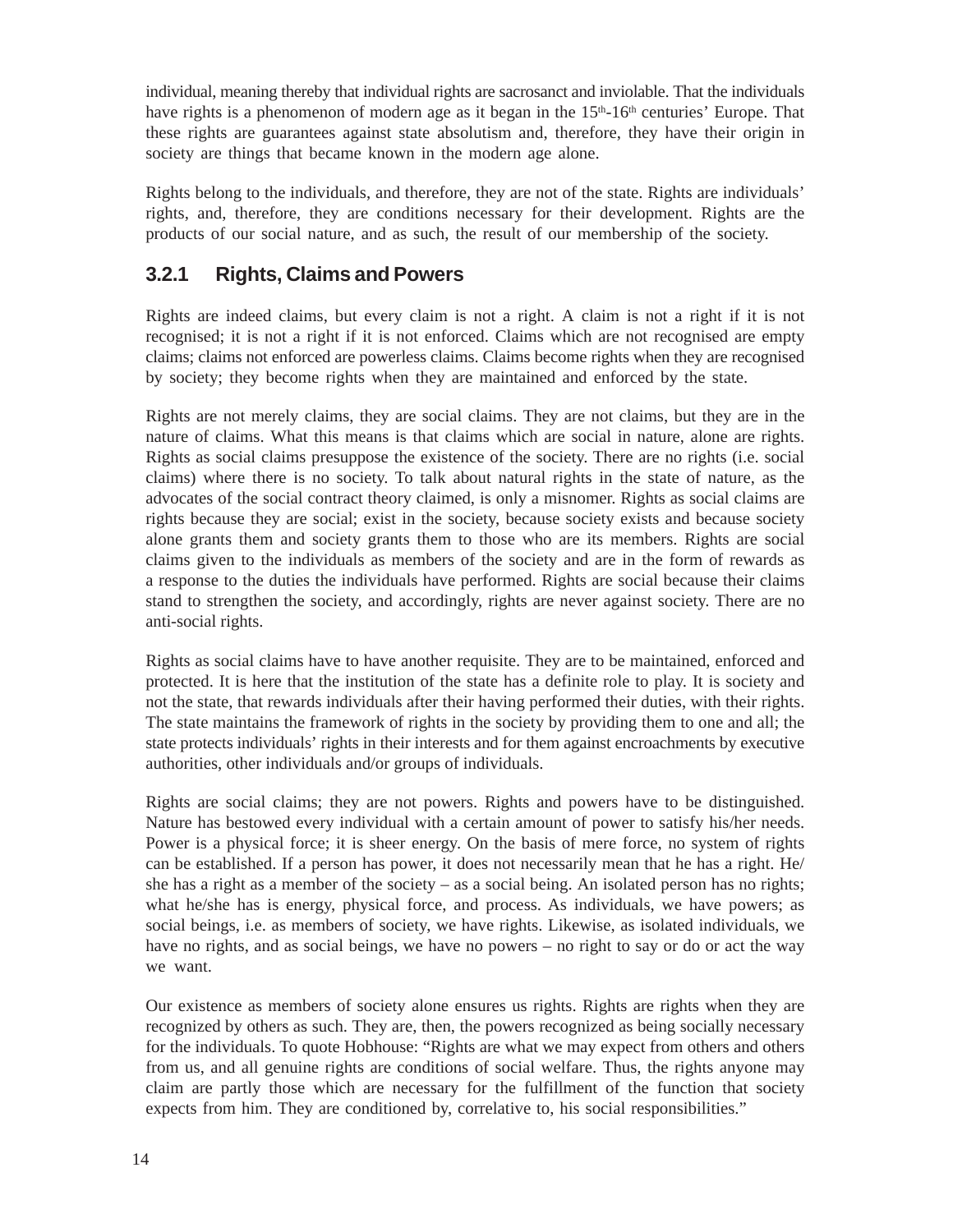Rights arise from the individuals as members of the society. They arise from the recognition that there is an ultimate good which may be reached by the development of the powers inherent in every individual.

Rights are social claims of the individuals eventually recognised and lawfully maintained. Apart from society, there are no claims which individuals can ask for. Apart from the state, there are no individuals' rights whose protection can ever be expected. Society gives us rights and the state protects them.

#### **3.2.2 Meaning of Rights**

Rights are claims, social claims necessary for the development of human personality. They are not entitlements a person is possessed with. In ancient and medieval times, some people were entitled to enjoy privileges. But to these privileges nobody could give the name of rights. Rights are not privileges because they are not entitlements. There is a difference between rights and privileges; rights are our claims on others as are others' claims on us; entitlements on the other hand are privileges granted to some and denied to others. Rights are universal in the sense that they are assured to all; privileges are not universal because they are possessed by few. Rights are given to all without any discrimination; privileges are given to some, the selected few. Rights are obtained as a matter of right; privileges as a matter of patronage. Rights emanate in democratic societies; privileges are features of undemocratic systems.

Different definitions of rights touch but a partial aspect of what rights are. Jefferson's declaration that the men are endowed by their creator with certain inalienable rights was one which indicated the naturalness of rights, i.e., men have rights because they are, by nature, human beings. That men (including women) have rights or that they should have rights is a fact no one would like to dispute. But this fact does not state anything more or less than that. There is no definition stated in this fact. Holland defines rights as "one man's capacity of influencing the act of others, not by his own strength but by the strength of the society." His definition describes rights, as a man's activities blessed by the society which means that Holland is describing rights only as a social claim. That there are other aspects of rights in a definition of rights has not been given due place. Wilde, in his definition of rights gives a casual treatment to the social claim aspect when he says: "A right is a reasonable claim to freedom in the exercise of certain activities." Bosanquet and Laski, in their definitions of rights, include the positions of society, and state and man's personality, but they too ignore the important aspect of 'duty' as a part of 'rights'. Bosanquet says: "A right is a claim recognized by society and enforced by the state". According to Laski, "Rights are those conditions of social life without which no man can seek, in general, to be himself at his best."

A working definition of rights should involve certain aspects. Among these, the *social claim* aspect is one which means that rights originate in the society and, therefore, there are no rights prior to the society, above society and against society. Another aspect of rights is *'the development of personality'* aspect which means that rights belong to the individual and they are an important ingredient which help promote one's personality – this aspect includes the individual's right to oppose the government if the latter's action is contrary to the individual's personality. The definition of rights, furthermore, must include the state's role in the framework of rights. This aspect lays emphasis on the fact that the state does not grant rights, it only maintains them. Laski said that a state is known by the rights it maintains. Rights are rights because they are politically recognis ed. Rights are socially sanctioned claims in so far as they are preceded by duties an individual has as a member of society. Duties came before rights and not after them.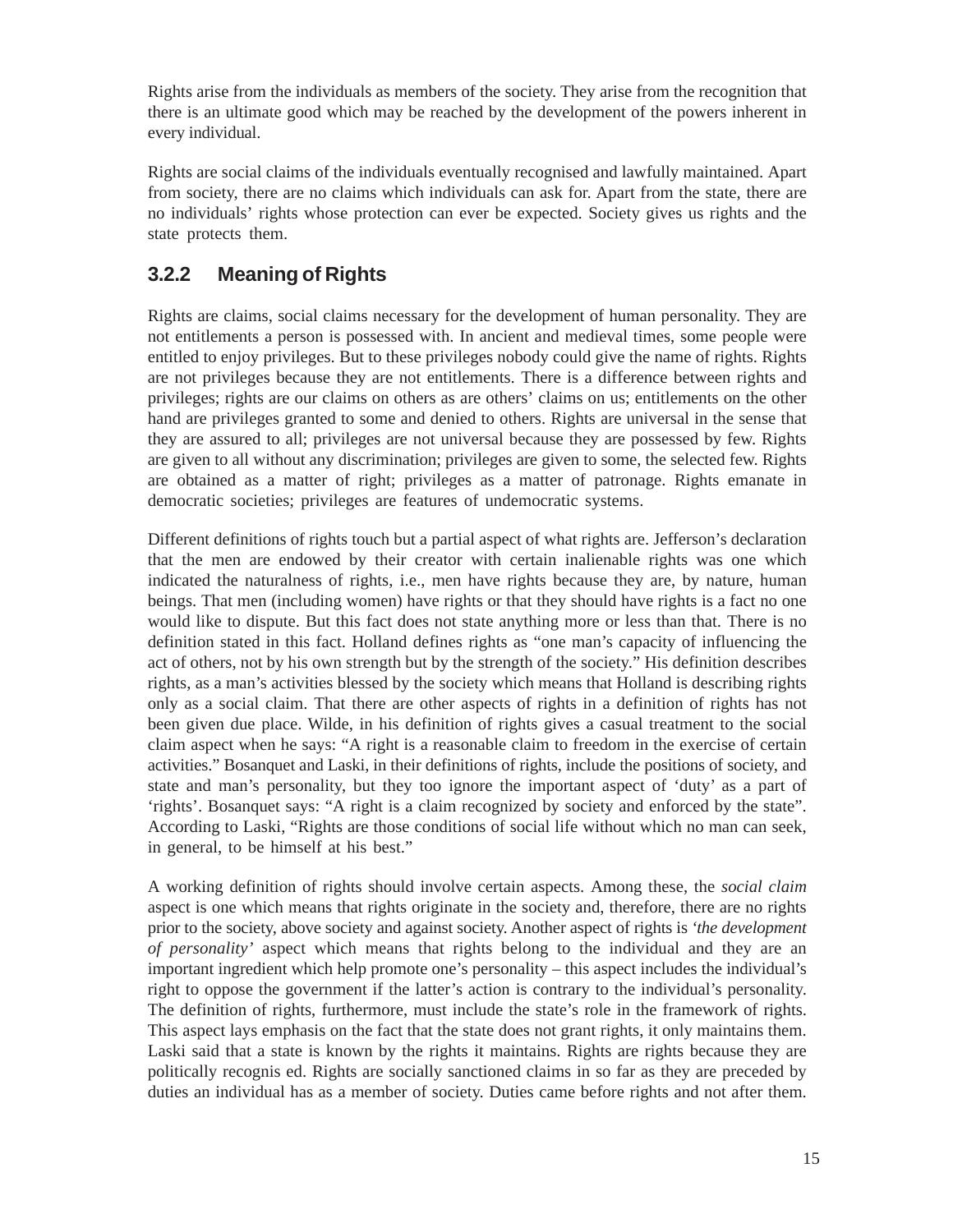It is, in this sense that duties are prior to rights and it is what makes rights limited in their nature and in their exercise. There are no absolute rights: absolute rights are a contradiction in terms. The distinction between rights as 'liberties' and rights as 'claims' has become a matter of importance to social and political theory, as Raphael rightly asserts.

#### **3.2.3 Nature of Rights**

It is rather easy to identify as to what lies at the roots of rights on the basis of what has been hitherto discussed. The nature of rights is hidden in the very meaning of rights.

Rights are not only claims, they are in the nature of claims. Rights are claims but all claims are not rights. Rights are those claims which are recognised as such by the society. Without such recognition, rights are empty claims. Society is organised in character and an individual obviously cannot have any right apart from what the society concedes.

Rights are social; they are social in the sense that they emanate from society at any given point of time; they are social because they are never, and in fact, can never be, anti-social; they are social because they had not existed before the emergence of society; and they are social because they can not be exercised against the common good perceived by the society.

Rights, as social claims, create conditions necessary for the development of human personality. These conditions are created; they are made and they are provided. The state, distinct from society, creates and provides and makes these conditions. The state, by creating conditions, makes rights possible. It, therefore, lays down a ground where rights can be enjoyed. It is not the originator of rights, but is only the protector and defender of rights. It is not within the jurisdiction of the state to 'take' away the rights of the individual. If the state fails to maintain rights in the sense of conditions necessary for individuals' development, it forfeits its claim to their allegiance.

Rights are responses to the society where they exist. The contents of rights are very largely dependent upon the custom and ethos of society at a particular time and place. As the society and its conditions change, so change the contents of rights. It is in this sense, that we say that rights are dynamic. No list of rights which are universally applicable for all times to come can ever be formulated.

Rights are responses to what we do. They are in the nature of 'returns' or 'rewards'. They are given to us after we have given something to the society, to others. It is after 'owing' that we 'own'. Rights are not only the returns of our duties, but also they correspond to what we perform. Rights are the rewards given to us by others in response to the performance of our duties towards others.

Rights are not absolute in character. The welfare of the individuals as members of society lies in a compromise between their rights as individuals and the interest of the society to which they belong. A list of rights must acknowledge the fact that there cannot be such a thing as absolute as uncontrolled, for that would lead to anarchy and chaos in society.

#### **3.3 THEORIES OF RIGHTS**

There are numerous theories of rights which explain the nature, origin and meaning of rights. The theory of natural rights describes rights as nature; the theory of legal rights recognises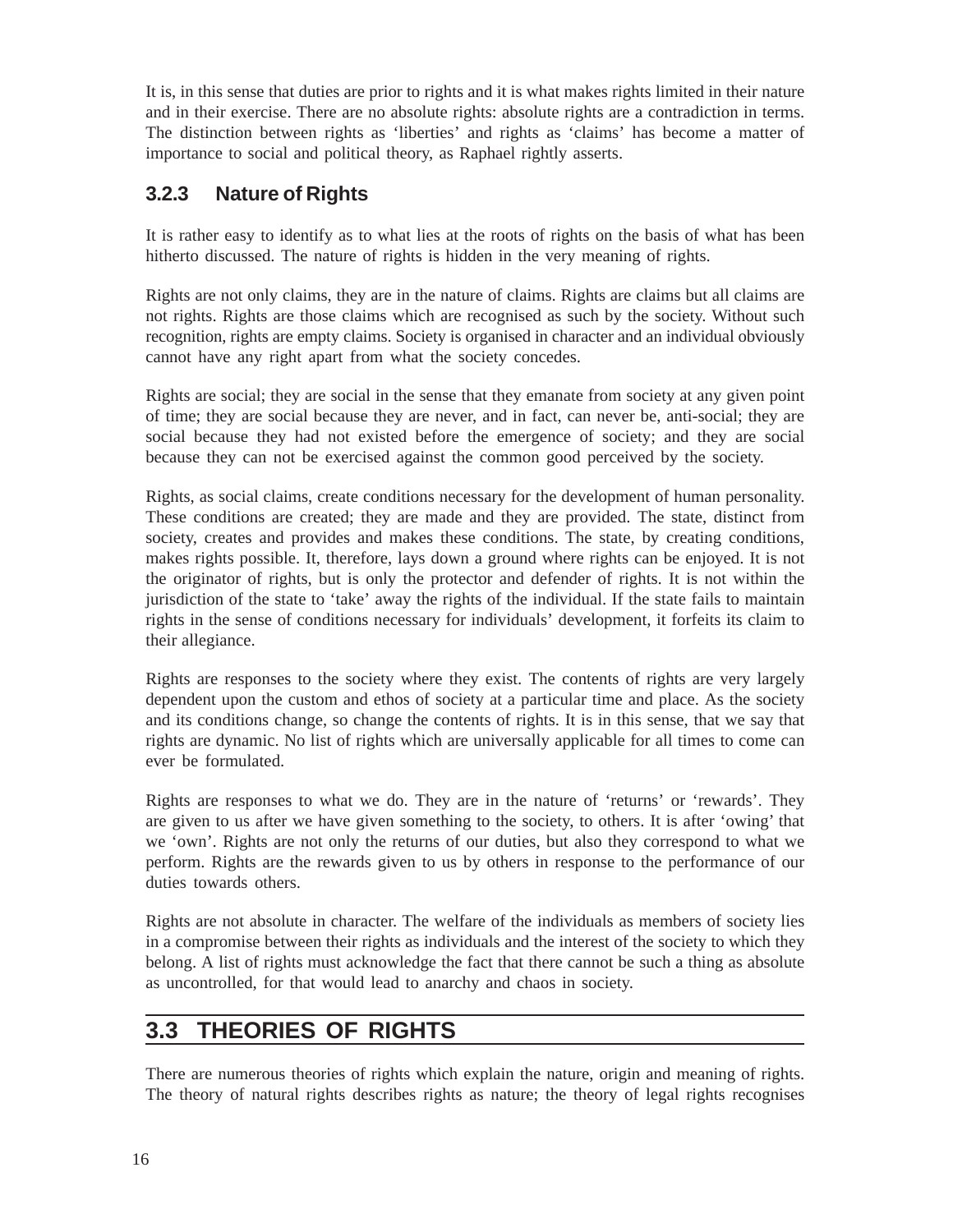rights as legal; the historical theory of rights pronounces rights as products of traditions and customs; the idealistic theory, like the theory of legal rights, relates rights only with the state; the social welfare theory of rights regards rights as social to be exercised in the interest of both the individual and the society.

The development of rights as have come to us had a modest beginning: civil rights with the contractualists; rights as the outcome of traditions, with the historicists, rights as ordained by law, with the jurists; political rights, with the democrats; social rights, with the sociologists and the pluralists; socio-economic rights, with the socialists and the Marxists; human rights, with the advocates of the United Nations. This explanation oversimplifies what our rights are and how they came to us.

#### **3.3.1 Theory of Natural Rights**

The theory of natural rights has been advocated mainly by Thomas Hobbes (*Leviathan*, 1651), John Locke (*Two Treatises on Government*, 1690) and J.J. Rousseau (*The Social Contract*, 1762). These contractualists, after having provided the social contract theory, hold the view that there were natural rights possessed by men in the state of nature and that these rights were attributed to individuals as if they were the essential properties of men as men. The contractualists, therefore, declared that the rights are inalienable, imprescriptable and indefeasible.

The theory of natural rights is criticised on many grounds. Rights cannot be natural simply because they were the possessions of men in the state of nature. There can never be rights before the emergence of society: the notion of pre-society rights is a contradiction in terms. If at all there was anything in the state of nature, they were mere physical energies, and not rights. Rights presuppose the existence of some authority to protect them. In the state of nature where no state existed, how can one imagine rights in the absence of a state: who would defend people's rights in the state of nature? The contractualists have no answer. To say that natural rights existed in the state of nature is to make them absolute or beyond the control of society. For Bentham, the doctrine of natural rights was 'a rhetorical non-sense upon stilts.' Laski also rejects the whole idea of natural rights. Rights, as natural rights, are based on false assumptions that we can have rights and duties independently of society. Burke had pointed out, rather eloquently, when he said that we cannot enjoy the rights of civil and uncivil state at the same time: the more perfect the natural rights are in the abstract, the more difficult it is to recognise them in practice.

Rights are natural, and not that there are natural rights, in the sense that they are the conditions which human beings need to realise themselves. Laski realises the significance of rights when he says that rights 'are not natural in the sense that a permanent and unchanging catalogue of them can be compiled, rather they are natural in the sense that under the limitations of a civilised life, facts demand their recognition.'

### **3.3.2 Theory of Legal Rights**

The theory of legal rights or the legal theory of rights connotes the same sense. The idealist theory of rights which seeks to place rights as the product of the state can be, more or less, seen as another name of the theory of legal rights. Among the advocates of such theories, the names of Bentham, Hegel and Austin can be mentioned. According to them, rights are granted by the state, regarding rights as a claim which the force of the state grants to the people. The essential features of these theories, then, are: (i) the state defines and lays down the bill of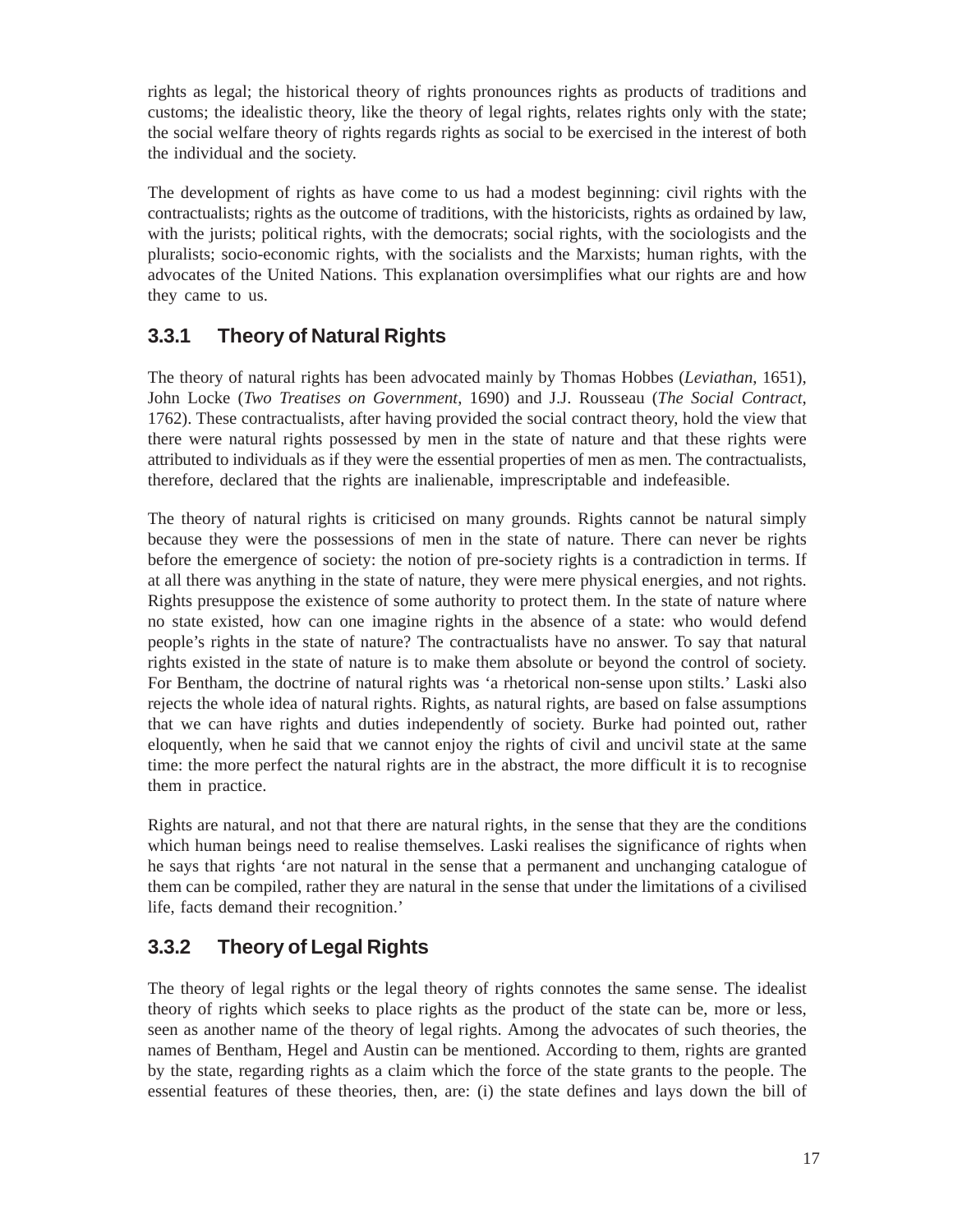rights: rights are neither prior nor anterior to the state because it is the state which is the source of rights; (ii) the state lays down a legal framework which guarantees rights and that it is the state which enforces the enjoyment of rights; (iii) as the law creates and sustains rights, so when the content of law changes, the substance of rights also changes.

The theories which point out rights having originated from the state are criticised in numerous ways. The state, indeed, defends and protects our rights; it does not create them as the advocates of these theories make us believe. If we admit that the rights are the creation of the state, we will have to accept the view that if the state can give us rights, it can take them away as well. Obviously, such an opinion would make the state absolute. In that case, we would have only those rights which the state would like to give us.

#### **3.3.3 The Historical Theory of Rights**

The historical theory of rights, also called the prescriptive theory, regards the state as the product of a long historical process. It holds the view that rights grow from traditions and customs. The conservative Burke argued, while throwing his weight to the prescriptive theory, that the people have a right over anything that they exercise or enjoy uninterruptedly over a fairly long passage of time. So considered, every right is based on the force of long observance. As traditions and customs stabilise owing to their constant and continuous usage, they take the shape of rights. The theory has its origins in the  $18<sup>th</sup>$  century in the writings of Edmund Burke and was adopted later by the sociologists.

The historical theory of rights is important in so far as it condemns the legal theory of rights. It is also important in so far as it denies the theory of natural rights. The state recognises, the advocates of the historical theory of rights argue, what (the rights including) comes to stay through long usage.

The historical theory of rights suffers from its own limitations. It cannot be admitted that all our customs result in rights: the Sati system does not constitute a right nor does infanticide. All our rights do not have their origins in customs. Right to social security, for example, is not related to any custom.

#### **3.3.4 The Social Welfare Theory of Rights**

The social welfare theory of rights presumes that rights are the conditions of social welfare. The theory argues that the state should recogni\se only such rights as help promote social welfare. Among the modern advocates of the social welfare theory, the name of Roscoe Pound and Chafee can be mentioned though Bentham can be said to be its advocate of the 18th century. The theory implies that rights are the creation of the society in as much as they are based on the consideration of common welfare: rights are the conditions of social good which means that claims not in conformity with the general welfare, and therefore, not recognised by the community do not become our rights.

The social welfare theory of rights is also not without its faults. It dwells on the factor of social welfare, a term too vague to be precise. The Benthamite formula 'greatest good of the greatest number' is different to different people. The theory turns out to be the legal theory of rights if, in the end, the state is to decide what constitutes 'social welfare'. A critic like Wilde is of the view that 'if rights are created by the consideration of social expediency, the individual is without an appeal and helplessly dependent upon its arbitrary will.'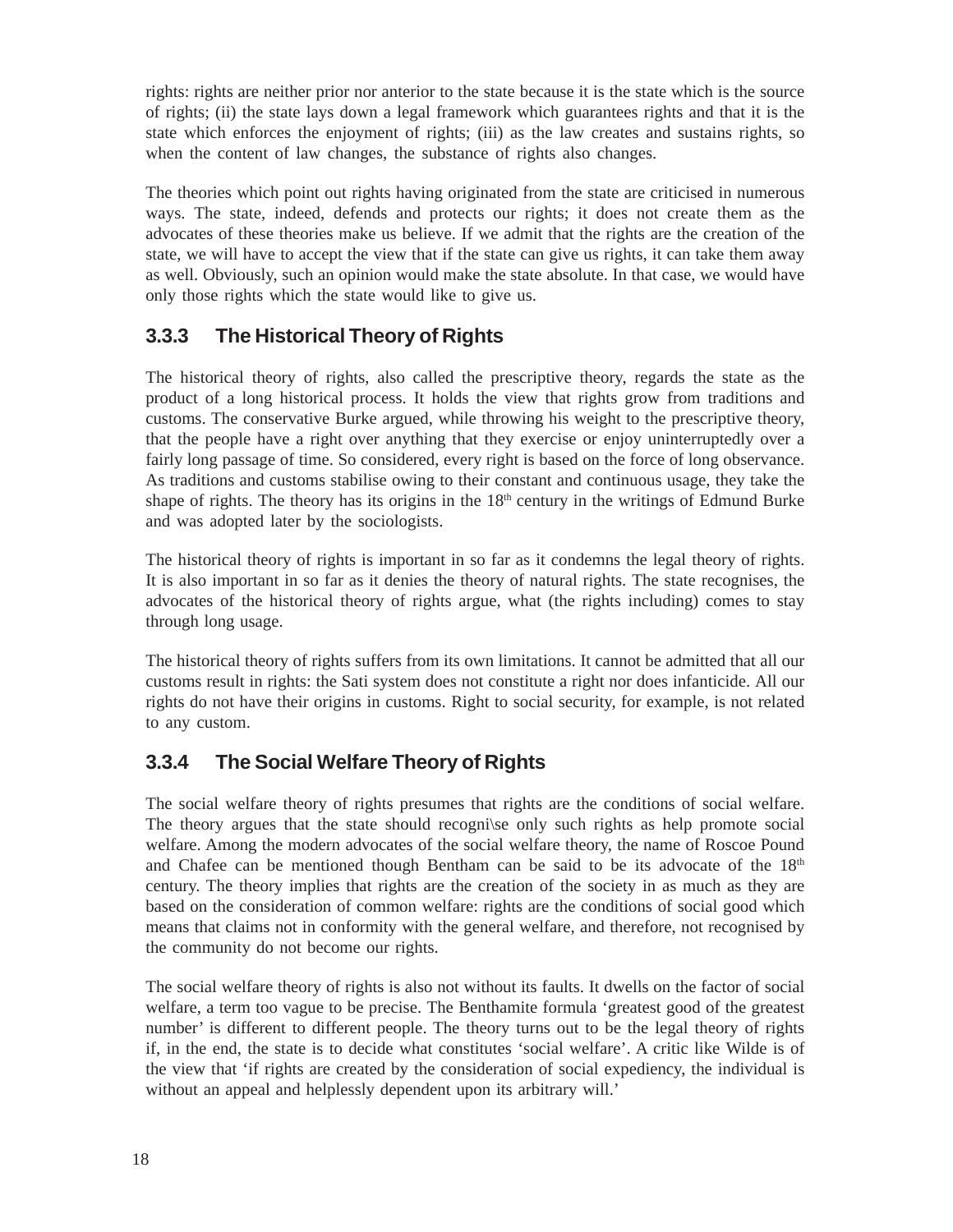#### **3.3.5 The Marxist Theory of Rights**

The Marxist theory of rights is understood in terms of the economic system at a particular period of history. A particular socio-economic formation would have a particular system of rights. The state, being an instrument in the hands of the economically dominant class, is itself a class institution and the law which it formulates is also a class law. So considered, the feudal state, through feudal laws, protects the system of rights (privileges, for example) favouring the feudal system. Likewise, the capitalist state, through the capitalistic laws, protects the system of rights favouring the capitalist system. To secure rights for all in a class society, the Marxists argue, is not the object of the class state; rather its aim is to protect and promote the interests of the class wielding economic power. According to Marx, the class which controls the economic structure of society also controls political power and it uses this power to protect and promote its own interests rather than the interests of all. In the socialist society which follows the capitalist society, as the Marxian framework suggests, the socialist state, through the proletarian laws, would protect and promote the interests/rights of the working class. As the socialist society, unlike the capitalist society, is a classless society, its state and laws protect the rights not of any particular class but of all the people living in the classless society. The Marxists say that the socialist state, as an instrument of social and political and economic change, would seek to establish socialism which will be based on the principle of 'from each to his ability to each according to his work', the system of rights for all would follow this pattern: economic rights (work, social security) first, followed by social rights (education) and political rights (franchise rights).

The Marxist theory of rights, like Marxism itself, suffers from its deterministic ideology, though its emphasis on non-exploitative socialist system is its characteristic feature. Neither the economic factor alone provides the basis of society nor the superstructure is the reflection of only the economic base; for non-economic forces also play their role in determining the superstructure.

## **3.4 FRAMEWORK OF RIGHTS**

Rights are the essential conditions of human personality. The development of human personality depends on the system of rights available to the individuals. Different state systems recognise different rights: rights available to the Americans would be different from those available to the Indians. A liberal-democratic society would give primacy to different rights than a socialist society. That is why we have a classification of rights: moral and legal; legal into civil, political, economic and social. Rights incorporated in the constitution of the land are called fundamental rights.

Rights, being basic conditions necessary for the development of human personality, have to be made available to the individuals of all the states. The UN Declaration of Human Rights serves as an inspiration and as agenda for the states to recognise and maintain, for their respective people.

#### **3.4.1 Rights of the People**

A general framework of the major rights available to the people can be, briefly, summed up as under:

Right to life is a basic right without which all other rights are meaningless. This right means that the state guarantees the protection of life, protection against any injury: even suicide is considered a crime.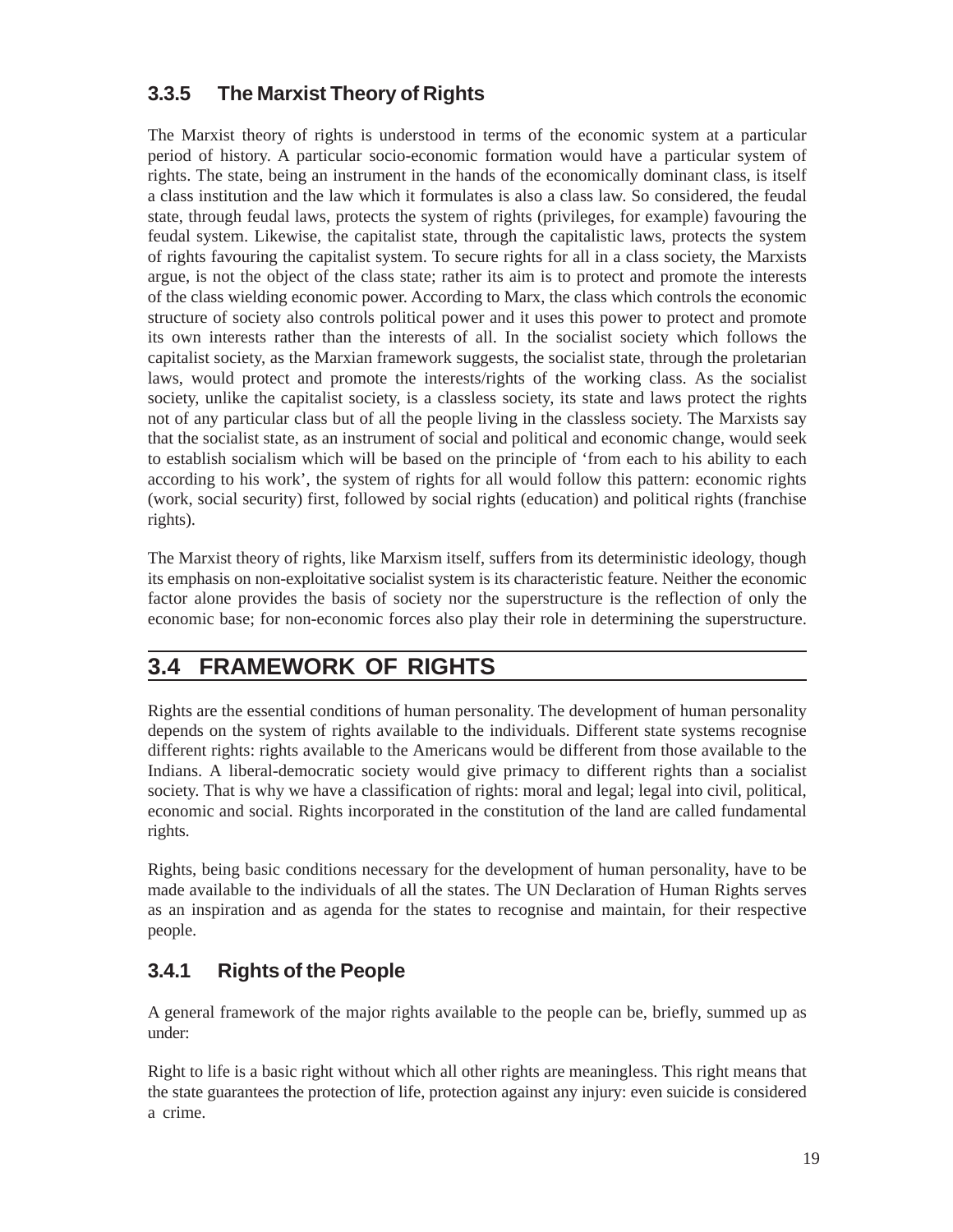Right to equality has numerous aspects: equality before law, equal protection of law, prohibition of any sort of discrimination: social, economic or political. Protective discrimination as enshrined in the Constitution of India, is an integral part of the right to equality.

Right to freedom, like right to equality, has several aspects: freedom of speech, of press, of assembly, of association, of movement, of residence, of adopting a vocation. That these freedoms are to be exercised within reasonable restrictions has been the characteristic feature of this right granted to the Indians by the constitution.

Right to freedom of religion, conscience, faith is another right available to the individuals. Religion is a matter of faith and the voice of one's conscience and as such is given to the citizens in the present day states. This right does not curtail secularism in so far as religion is accepted as something personal and religion and public life are not allowed to intermix.

Right to education is another important right without which the development of man's personality becomes impossible. An uneducated man cannot lead a meaningful life. Illiteracy, being a social curse, should be reduced/removed. The state should take up the responsibility of promoting education.

Certain economic rights include the right to work, right to social security and rest and leisure. With work and without material security, an individual is unable to enjoy the fruits of other rights. Right to property, too, is an economic right which means the right to possess and inherit property. It is regarded as an important right in liberal-democracies.

There are political rights of the individuals. It is these rights which make individuals full-fledged citizens. Among these, the right to franchise, to contest elections, to hold public office, to form political parties are some which need mention.

The Constitution of India provides a list of rights to its citizens. These are called the fundamental rights and these include: right to equality, right to freedom, right against exploitation, right to freedom of religion, cultural and educational rights and right to constitutional remedies – the last one is an important right in so far as this right ensures guarantees for all the other rights.

The liberal-democratic systems ensure the primacy of political rights over social rights, and of social rights over the economic. The order is reverse in socialist societies: economic rights, social rights and political rights. For a liberal democrat, right to freedom is more important than the right to equality; right to property is more important than the right to work; economic security is more important than economic equality. Economic rights, in such societies are reduced to the right to protection of property, to workable equality within the framework of private property system, not to be exploited by the employer, to unemployment allowance. In socialistic societies, right to work precedes the right to education; right to education precedes the right to hold independent opinion.

#### **3.4.2 Laski's Theory of Rights**

Harold Laski (1893-1950), a theoretician of the English Labour Party and a Political Scientist in his own right, has his definite views on the system of rights as expounded in his *A Grammar of Politics* (first published in 1925 and then revised almost every second year).

Laski's views on the nature of rights run as follows: (i) they are social conditions, given to the individual as a member of the society (ii) they help promote individual personality, his best-self: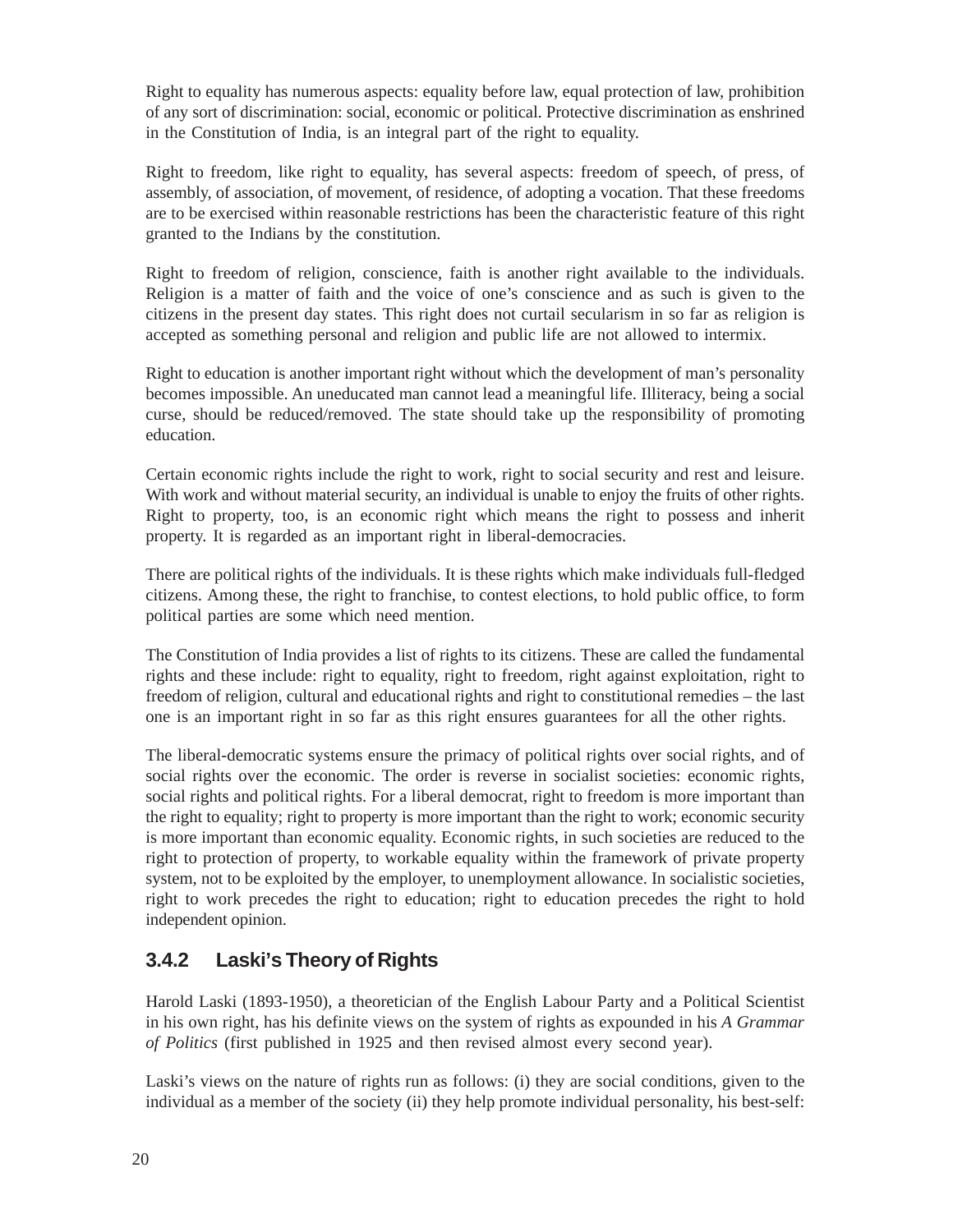'those social conditions without which no man can seek to be his best self' (iii) they are social because they are never against social welfare; they were not there before the emergence of society (iv) the state only recognises and protects rights by maintaining them; (v) rights are never absolute: absolute rights are a contradiction in terms (vi) they are dynamic in nature in so far as their contents change according to place, time and conditions (vii) they go along with duties; in fact, duties are prior to rights; the exercise of rights implies the exercise of duties.

If Laski were to give rights to the individual, he would give them in this order: right to work, right to be paid adequate wages, right to reasonable hours of labour, right to education, right to choose one's governors, followed by other rights. Laski's argument is that without granting economic rights first, an individual cannot enjoy his political rights: political liberty is meaningless without economic equality: 'where there are great inequalities, the relationship between men is that of the master and the slave'. Equally important, but lower in order is the right to education: education alone helps an individual exercise these other rights properly. With the economic and social (education rights) at one's disposal, there is a greater likelihood of the individual exercising his political rights in the right earnestness.

### **3.4.3 Theory of Human Rights**

S. Ramphal has very rightly stated that human rights were not born of men but they were born with them. They are not as much a result of the efforts of the United Nations as emanations from basic human dignity. They are human rights because they are with human beings as human beings.

Human rights may generally be defined as those rights which are inherent to our nature and without which we cannot live as human beings. They are essential because they help us to use and develop our faculties, talents and intelligence. They base themselves on mankind's increasing demand for a life in which the inherent dignity and worth of each human being will receive not only protection, but also respect as well.

Human rights lie at the root of all organisations. They permeate the entire UN charter. In the Preamble of the UN Charter, there is a determination to affirm faith in fundamental human rights, in the dignity and worth of the human person, in the equal rights of men and women and the nations, large and small. There is a reference to the promotion of universal respect for Human Rights in the Charter's Articles 13, 55, 62, 68, 76.

The Commission on Human Rights, working under the UN Economic and Social Council, after spending about two and a half years under the chairmanship of Roosevelt drafted what is known as the Universal Declaration of Human Rights. When the UN General Assembly approved this Declaration on December 10, 1948, the day came to be celebrated as the Human Rights Day.

Among the 30 articles that are a part of the Declaration of Human Rights, there is a list of traditional rights from articles 3 to 15. These rights include: right to life, liberty, to security, freedom from arbitrary arrest, to a fair trial, to equal protection of law, freedom of movement, to nationality, to seek asylum etc.

There are other important rights contained in articles 16 to 21. These include: equal rights to men and women, to marry, to form the family, to property, to basic freedom such as those of thought and expression, right to peaceful assembly and association as well as a share in the government of one's own country.